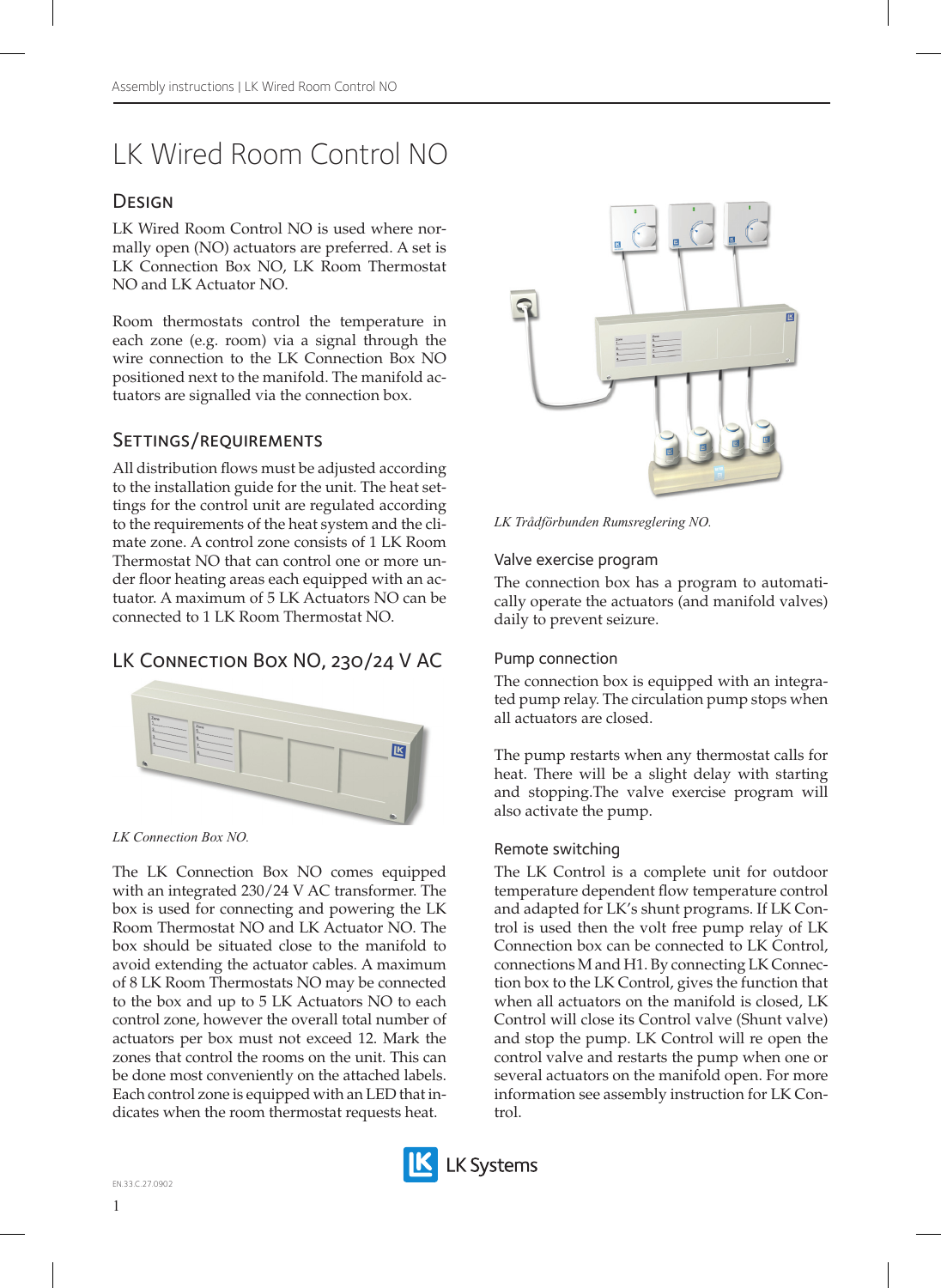# LK ACTUATOR NO, 24 V AC

LK Actuator NO opens when power is cut. A "status" indicator is located on top of the actuator. When the indicator is "up" the valve is open. The actuators are wired to  $\theta$  actuator terminals" of the corresponding control zone in the control box. Terminals are marked with a symbol for actuators.

The LK Connection Box NO is fitted with two different sized terminals for actuators. The lower terminals are marked zone 5-8, these are intended for zones with one or two (max.) actuators. The upper terminals are marked zone 1-4 and have larger terminals to take up to four actuators per terminal. A total of five LK Actuators NO may be connected to each terminal with the aid of external connector.



*LK Actuator NO.*

# LK Room Thermostat NO, 24 V AC

The LK Room Thermostat NO should be installed indoors 1.5 m above floor level. Avoid installation where its function might be affected (e.g. direct sunlight, vents etc.). Lit LED indicates that the room thermostat is requesting heat. Wiring between the LK Room Thermostat NO and the LK Connection Box NO should be carried out using a cable such as a signal cable EKKX  $4 \times 0.5$  mm<sup>2</sup> in which case one wire remains unused. The signal cable is connected to terminals 1, 2 and 4 on the room thermostat and to terminals 1, 2 and 4 in the connection box.



*LK Room Thermostat NO white and LK Room Thermostat Dti NO silver grey.*

When installing in a public area, a room thermostat with a concealed temperature dial may be used namely the LK Room Thermostat Dti. The temperature dial is then placed inside the thermostat cover.

Both LK Room Thermostat NO and LK Room Thermostat Dti NO are available in the colours polar white and silver grey.

### **Options**

An LK Remote Sensor is used when regulating the floor temperature. The sensor is placed in the floor (refer to special instructions attached to the room thermostat).

An LK Protection Cover protects against external damage to the LK Room Thermostat NO. The cover is made of transparent Plexiglas.

### LK External Temperature Sensor

LK External Sensor i intended for usage with LK Room Thermostat NO or LK Room Thermostat Dti NO when the floor temperature is to be adjusted.



**LK Systems**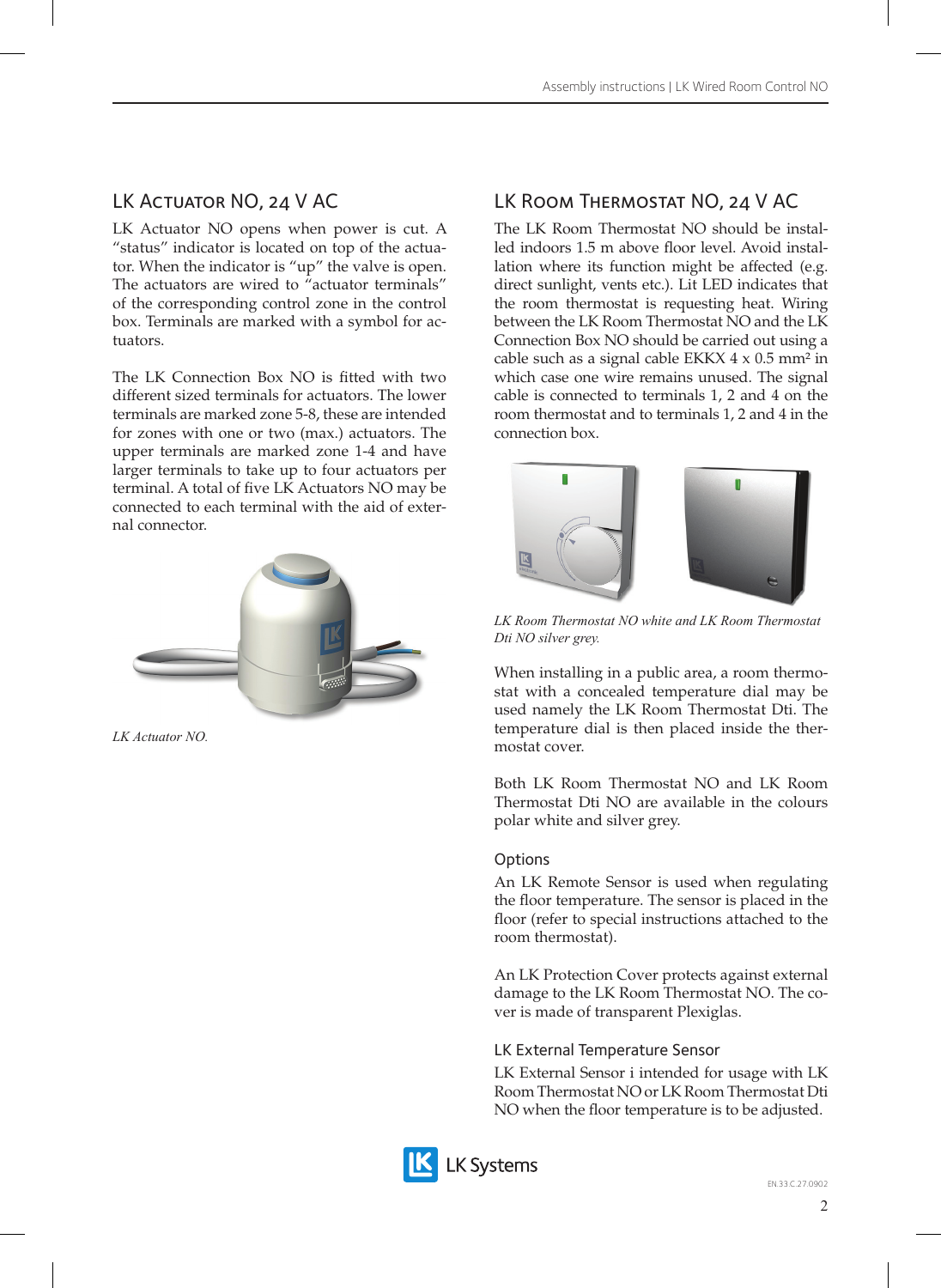Connect the sensor as follows:

1. Remove the internal temperature sensor, as per the figure below:



2. Connect an external temperature sensor to terminal 11 and 12 (refer to circuit diagram).



3. The supplied cable can be extended to the max. cable length of approx. 50 metres. Use at least the same cable area as the sensors when laying.

4. Avoid laying parallel (on cable runs) with power wiring.

The external sensor in placed as instructed be $l$ ow<sup>-</sup>

#### Embedding in concrete

Place the sensor in a conduit approx. 2 meters into the room before embedding in concrete. Take into consideration that the placement is at a representative point for the area that is going to be adjusted. The end of the sensor is to be placed between two floor heating pipes. Seal the end of the conduit with tape or similar to prevent concrete from getting into the conduit. Try to place the conduit as high as possible since this gives a more optimal adjustment of the floor surface temperature. The external sensor is slipped into the conduit before pouring the concrete and is connected to the room thermostat as instructed above.

#### LK Wood 22, LK XPS or LK Silencio

Mill a slot on the upper side of the board. Place a conduit in the slot, end the conduit right between two heat distribution plates. Take into consideration that the placement is at a representative point for the area that is going to be adjusted. The external sensor is slipped into the conduit before laying the floor and is connected to the room thermostat as instructed above.

#### Floor heating in secondary spaced boarding

Place a conduit right between two heat distribution plates, attach the conduit on the edge of the secondary spaced boarding using a clip for conduits. Take into consideration that the placement is at a representative point for the area that is going to be adjusted. The external sensor is slipped into the conduit before laying the floor and is connected to the room thermostat as instructed above.

#### LK EPS 16

Place a conduit along the long sides of the floor heating installation facing the nearest short end. Saw an approx. 2 meters long slot in the EPSboard and place the conduit in the slot. Take into consideration that the placement is at a representative point for the area that is going to be adjusted. The external sensor is slipped into the conduit before laying the floor and is connected to the room thermostat as instructed above.

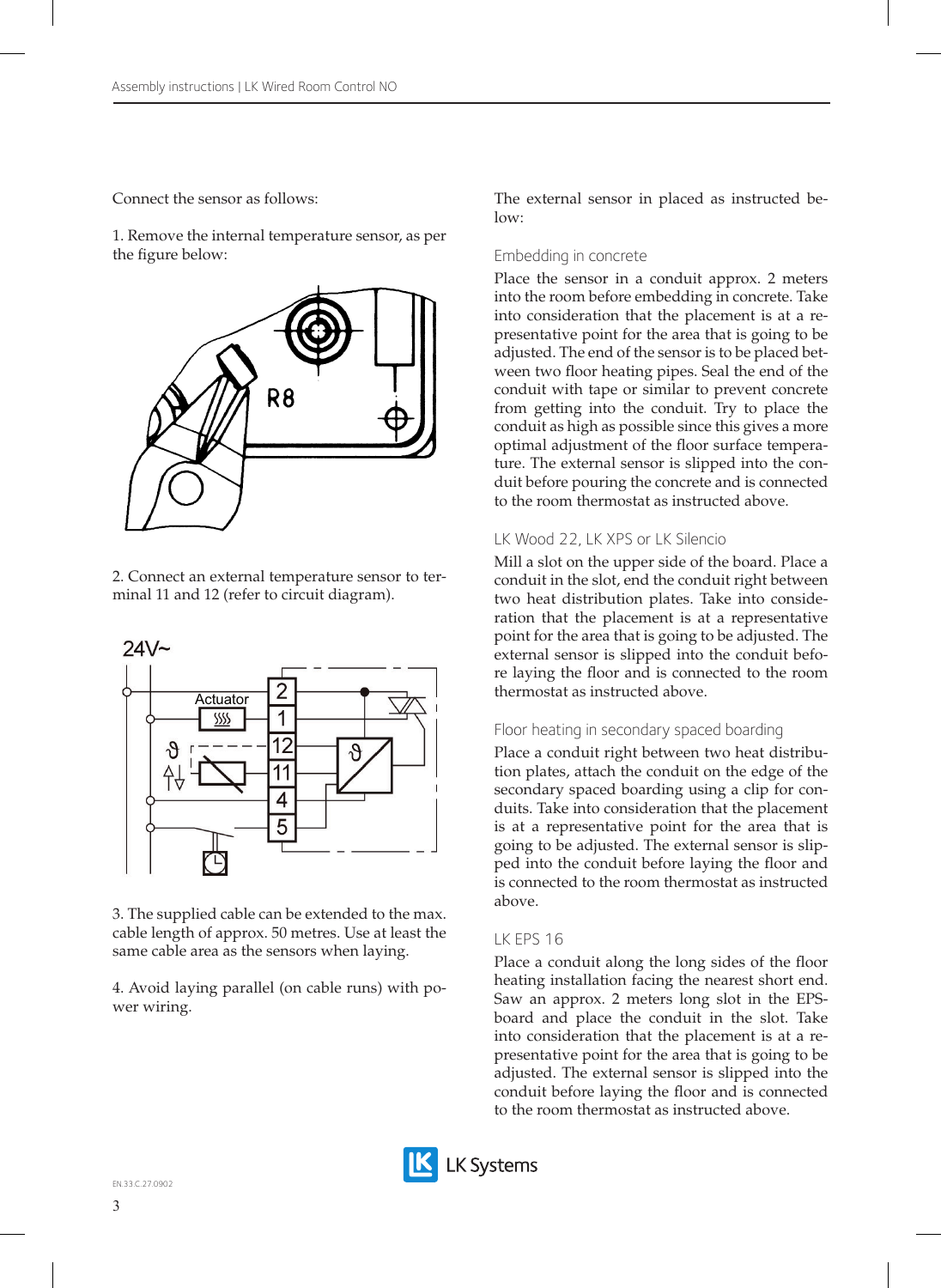# LK Clip Rail 12

Place a conduit along the long sides of the floor heating installation facing the nearest short end. Place the conduit at the short end between two heating pipes and end it approx. 2 meters in. Seal the end of the conduit with tape or similar to prevent concrete from getting into the conduit. The external sensor is slipped into the conduit before pouring the concrete and is connected to the room thermostat as instructed above.

# Function control test

Once installation is complete a function control test should be carried out.

- 1. Turn all the thermostats on fully and ensure that all LEDs are lit up on the thermostats and the box. Wait for approx 6 minutes and ensure that the status indicator for the actuators is in its highest position.
- 2. Turn down all the thermostats to minimum, all the LEDs should be switched off and all the actuators should be closed after approx 6 minutes.

# Troubleshooting, room control

#### Connection box

The LED should light up when the thermostat is turned on fully. If the LED does not light up ensure that there is a mains connection and that the fuse for the box is intact.

### Room thermostat

The LED is lit up when the room thermostat is requesting heat. Ensure that all wires are properly connected. When the room thermostat is turned to min. there should be a 24 V voltage between terminal 1 and 4.

### Actuator

The top of the actuator is equipped with a status indicator that indicates whether the actuator is open or closed. When the status indicator is at the top the actuator is open and vice versa. Actuation time approx 6 minutes.

# Valve

When the actuator has been disconnected the valve function can be controlled by pressing the spring loaded valve spindle.

# Technical data

|  | LK Connection Box NO |  |  |
|--|----------------------|--|--|
|--|----------------------|--|--|

| Article no.                                   | 241 81 17                              |
|-----------------------------------------------|----------------------------------------|
| Sizes                                         | 350 x 100 x 60 mm                      |
| Primary voltage                               | 230 V                                  |
| Secondary voltage                             | 24 V                                   |
| Power supply unit capacity                    | 40 VA                                  |
| Cable protection class                        | IP 20                                  |
| Protection class                              | 2                                      |
| Primary fuse                                  | 200 mAt according to IEC<br>$127 - 2N$ |
| Pump relay                                    | 4 Amp                                  |
| Max number of actuators /<br>connection box   | 12                                     |
| Max number of actuators /<br>terminals        | 5                                      |
| Max number of thermostats /<br>connection box | 8                                      |

### LK Actuator NO

| Article no.            | 241 75 91       |
|------------------------|-----------------|
| <b>Sizes</b>           | 44 x 47 x 53 mm |
| Voltage                | 24 V            |
| Rated output           | 2,0 W           |
| Cable protection class | IP 54           |
| Ambient temperature    | 0-60 grader     |

### LK Room Thermostat NO

| LK Room Thermostat NO.<br>white           | Article no 241 74 27 |
|-------------------------------------------|----------------------|
| LK Room Thermostat NO.<br>silver grey     | Article no 241 82 47 |
| LK Room Thermostat Dti NO.<br>white       | Article no 241 74 26 |
| LK Room Thermostat Dti NO,<br>silver grey | Article no 241 82 49 |
| Sizes                                     | 75 x 75 x 27 mm      |
| Voltage                                   | 24 V                 |
| Max number of actuators /<br>thermostats  | 5                    |
| Temperature range                         | 5-30 degrees         |
| Cable protection class                    | IP 30                |